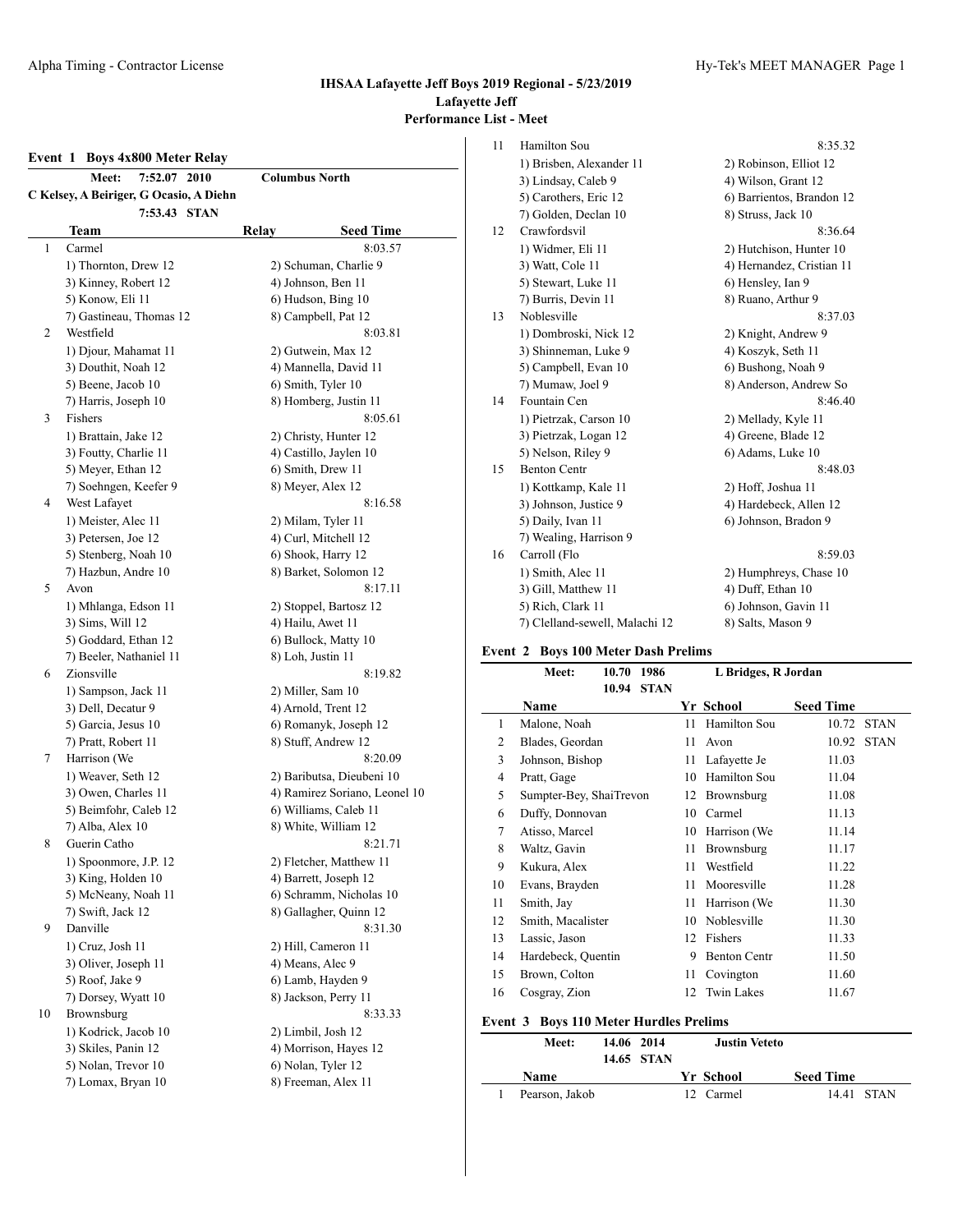#### **Event 3 ...(Boys 110 Meter Hurdles Prelims)**

|    | <b>Name</b>      |    | Yr School         | <b>Seed Time</b> |             |
|----|------------------|----|-------------------|------------------|-------------|
| 2  | Peterson, Jalen  |    | 12 Avon           | 14.41            | <b>STAN</b> |
| 3  | Hazell, Kyle     |    | 12 West Lafayet   | 14.64            | <b>STAN</b> |
| 4  | Armstrong, Isaac | 12 | Harrison (We      | 14.88            |             |
| 5  | Teater, Brandon  | 11 | Carmel            | 14.96            |             |
| 6  | Belcher, Landon  |    | 12 Lebanon        | 15.02            |             |
| 7  | Boehm, Cooper    | 12 | Westfield         | 15.05            |             |
| 8  | Griffin, Tyrone  | 12 | Brownsburg        | 15.11            |             |
| 9  | Barbosa, Marcos  | 10 | Brownsburg        | 15.12            |             |
| 10 | Durden, Caleb    | 11 | Hamilton Sou      | 15.18            |             |
| 11 | Kobel, Kade      | 11 | North Montgo      | 15.21            |             |
| 12 | King, Zion       | 10 | Harrison (We      | 15.21            |             |
| 13 | Roux, Marcus     | 11 | Fishers           | 15.55            |             |
| 14 | Jordan, Tyler    | 11 | <b>Twin Lakes</b> | 16.14            |             |
| 15 | Clem, Duncan     | 11 | Seeger            | 16.43            |             |
| 16 | Adams, Dan       | 10 | Fountain Cen      | 17.07            |             |
|    |                  |    |                   |                  |             |

### **Event 4 Boys 200 Meter Dash Prelims**

|    | Meet:             | 21.80 | 1986        |    | <b>Lucien Bridges</b> |                  |             |
|----|-------------------|-------|-------------|----|-----------------------|------------------|-------------|
|    |                   | 22.08 | <b>STAN</b> |    |                       |                  |             |
|    | <b>Name</b>       |       |             |    | Yr School             | <b>Seed Time</b> |             |
| 1  | Malone, Noah      |       |             | 11 | Hamilton Sou          | 21.88            | <b>STAN</b> |
| 2  | Pratt, Gage       |       |             | 10 | Hamilton Sou          | 22.24            |             |
| 3  | Thomas, Pierce    |       |             | 10 | Brownsburg            | 22.24            |             |
| 4  | Lewis, H.L.       |       |             | 12 | Fishers               | 22.40            |             |
| 5  | Waltz, Gavin      |       |             | 11 | Brownsburg            | 22.46            |             |
| 6  | Zhang, Ethan      |       |             | 11 | Carmel                | 22.60            |             |
| 7  | Agbo, Francis     |       |             | 11 | Westfield             | 22.61            |             |
| 8  | McCurine, Antonio |       |             | 12 | McCutcheon            | 22.69            |             |
| 9  | Tanis, Brentt     |       |             | 12 | Avon                  | 22.70            |             |
| 10 | Hogan, Thomas     |       |             | 10 | Lafayette Je          | 22.72            |             |
| 11 | Hall, Joe         |       |             | 9  | Avon                  | 22.72            |             |
| 12 | Coffing, Stevie   |       |             | 11 | Harrison (We          | 22.91            |             |
| 13 | Lehe, Luke        |       |             | 12 | Tri-County            | 23.02            |             |
| 14 | Jones, Trent      |       |             | 9  | Southmont             | 23.08            |             |
| 15 | Valentine, Joe    |       |             | 12 | Twin Lakes            | 23.49            |             |
| 16 | Barnett, Aaron    |       |             | 12 | Fountain Cen          | 23.85            |             |

#### **Event 5 Boys 1600 Meter Run**

| Meet:        | 4:10.89 | 2003                                                                                                                                                                                              |     | <b>Christian Wagner</b> |                                               |
|--------------|---------|---------------------------------------------------------------------------------------------------------------------------------------------------------------------------------------------------|-----|-------------------------|-----------------------------------------------|
|              | 4:17.37 | <b>STAN</b>                                                                                                                                                                                       |     |                         |                                               |
| Name         |         |                                                                                                                                                                                                   |     |                         | <b>Seed Time</b>                              |
|              |         |                                                                                                                                                                                                   | 12  | Harrison (We            | 4:19.82                                       |
|              |         |                                                                                                                                                                                                   | 12  | <b>Fishers</b>          | 4:20.30                                       |
|              |         |                                                                                                                                                                                                   | 11  | Harrison (We            | 4:23.71                                       |
|              |         |                                                                                                                                                                                                   | 11  | Plainfield              | 4:24.80                                       |
|              |         |                                                                                                                                                                                                   |     | Carmel                  | 4:24.85                                       |
|              |         |                                                                                                                                                                                                   | 12. | Hamilton Sou            | 4:25.08                                       |
|              |         |                                                                                                                                                                                                   |     |                         | 4:25.41                                       |
|              |         |                                                                                                                                                                                                   | 11  | Brownsburg              | 4:25.87                                       |
|              |         |                                                                                                                                                                                                   |     | Carmel                  | 4:27.45                                       |
|              |         |                                                                                                                                                                                                   | 11  | Western Boon            | 4:28.17                                       |
|              |         |                                                                                                                                                                                                   | 11  | Hamilton Sou            | 4:28.24                                       |
| Cole, Logan  |         |                                                                                                                                                                                                   |     | Zionsville              | 4:31.35                                       |
| Persin, Josh |         |                                                                                                                                                                                                   | 11  | McCutcheon              | 4:34.19                                       |
|              |         | Beimfohr, Caleb<br>Meyer, Ethan<br>Williams, Caleb<br>Kane, Dalton<br>Gastineau, Thomas<br>Carothers, Eric<br>Hipkiss, Blake<br>Freeman, Alex<br>Harless, Cam<br>Collier, Colton<br>Swinson, Eric |     |                         | Yr School<br>12<br>12 Noblesville<br>12<br>10 |

| 14 Smith, Alec    | 11 Carroll (Flo | 4:52.24 |
|-------------------|-----------------|---------|
| 15 Hoff, Joshua   | 11 Benton Centr | 4:56.44 |
| 16 Kottkamp, Kale | 11 Benton Centr | 5:05.32 |

|                | 42.59 2017<br>Meet:                     | <b>Columbus North</b> |                               |
|----------------|-----------------------------------------|-----------------------|-------------------------------|
|                | C Bandy, D Hunter, J Flemmons, M Burton |                       |                               |
|                | 42.54 STAN                              |                       |                               |
|                | Team                                    | Relay                 | <b>Seed Time</b>              |
| 1              | Brownsburg                              |                       | 42.34<br><b>STAN</b>          |
|                | 1) Tetrick, Andrew 11                   |                       | 2) Griffin, Tyrone 12         |
|                | 3) Williamson, Chris 10                 |                       | 4) Waltz, Gavin 11            |
|                | 5) Kirtz, Bryce 12                      |                       | 6) Sumpter-Bey, ShaiTrevon 12 |
|                | 7) Barbosa, Marcos 10                   |                       | 8) Thomas, Pierce 10          |
| $\overline{2}$ | Hamilton Sou                            |                       | 42.47 STAN                    |
|                | 1) Sydnor, Stephen 9                    |                       | 2) Pratt, Gage 10             |
|                | 3) Durden, Caleb 11                     |                       | 4) Malone, Noah 11            |
|                | 5) Phillips, Mikah 10                   |                       | 6) Bostock, Nick 12           |
|                | 7) Gomez, Kyle 11                       |                       | 8) Rios Rojas, Emilio 11      |
| 3              | Carmel                                  |                       | 42.48<br><b>STAN</b>          |
|                | 1) Downing, Dylan 11                    |                       | 2) Parker, Colton 10          |
|                | 3) Zhang, Ethan 11                      |                       | 4) Duffy, Donnovan 10         |
|                | 5) Schafer, Owen 10                     |                       | 6) Burks, Logan 11            |
|                | 7) Simoneau, Aidan 10                   |                       | 8) Ogbeide, Osamudiame 11     |
| $\overline{4}$ | Avon                                    |                       | 42.77                         |
|                | 1) Tanis, Brentt 12                     | 2) Hall, Joe 9        |                               |
|                | 3) Goodwyn, Cameron 11                  |                       | 4) Blades, Geordan 11         |
|                | 5) Smith, Christopher                   |                       | 6) Wooden, Bryan 11           |
|                | 7) Pickard, Tristan 11                  |                       | 8) Peterson, Jalen 12         |
| 5              | Westfield                               |                       | 42.80                         |
|                | 1) Kukura, Alex 11                      |                       | 2) Chalmers, Mario 9          |
|                | 3) Piening, Mason 10                    |                       | 4) Agbo, Francis 11           |
|                | 5) Boehm, Cooper 12                     |                       | 6) Frey, David 10             |
|                | 7) Huisden, Christiaan 10               |                       | 8) Homberg, Justin 11         |
| 6              | Harrison (We                            |                       | 42.89                         |
|                | 1) Coffing, Stevie 11                   |                       | 2) Armstrong, Isaiah 12       |
|                | 3) Smith, Jay 11                        |                       | 4) Atisso, Marcel 10          |
|                | 5) Sondgerath, Garrett 12               |                       | 6) Wood, Quinton 11           |
|                | 7) Crooks, Andrew 12                    |                       | 8) Armstrong, Isaac 12        |
| 7              | Lafayette Je                            |                       | 43.00                         |
|                | 1) Jones, Cordea 10                     |                       | 2) Reese, Xhavion 9           |
|                | 3) Hogan, Thomas 10                     |                       | 4) Matthews, Derrick 11       |
|                | 5) Johnson, Bishop 11                   |                       | 6) Jenkins, Brian 12          |
|                | 7) Holsclaw, Micheal-Bryant 9           |                       | 8) Stephany, Steven 9         |
| 8              | Noblesville                             |                       | 43.32                         |
|                | 1) Rogers-Walton, Shomari 11            |                       | 2) Kinslow, Shawn 11          |

- 3) Smith, Macalister 10 4) Conard, Mitchell 12 5) Newcomer, Jack 12 6) Gomez, Brayan 9 7) Gonzalez, Zach 11 8) Leach, Kody 12 9 Fishers 43.46 1) Mabry, Trenton 12 2) Lewis, H.L. 12 3) Lassic, Jason 12 4) Carrithers, Cole 12 5) Roux, Marcus 11 6) Campbell, Anthony 12
	- 7) Mayes, Andrew 12 8) Soehngen, Keefer 9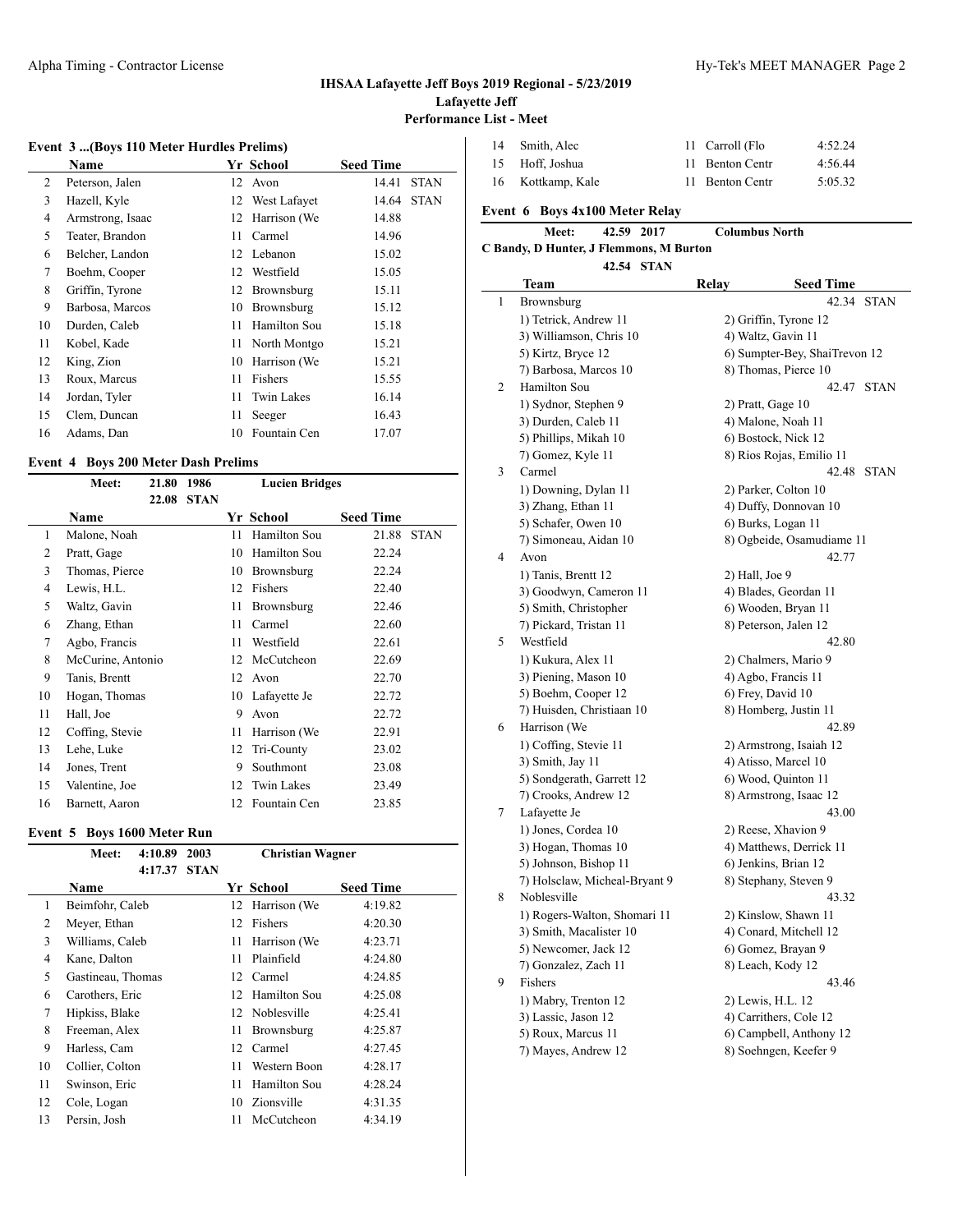#### Alpha Timing - Contractor License **Hy-Tek's MEET MANAGER** Page 3

#### **IHSAA Lafayette Jeff Boys 2019 Regional - 5/23/2019 Lafayette Jeff Performance List - Meet**

### **Event 6 ...(Boys 4x100 Meter Relay)**

|    | Team                    | Relay               | <b>Seed Time</b>        |
|----|-------------------------|---------------------|-------------------------|
| 10 | Plainfield              |                     | 43.51                   |
|    | 1) Alsum, Rickey 11     |                     | 2) Weigel, Caleb 10     |
|    | 3) Maple, Connor 9      |                     | 4) Denbrook, Brandon 12 |
|    | 5) Lucas, Corbin 10     |                     | 6) Minnett, Carter 10   |
|    | 7) Gadia, Tavian 12     |                     | 8) Reynolds, Michael 10 |
| 11 | Zionsville              |                     | 43.83                   |
|    | 1) Horten, Jacob 10     |                     | 2) Woerner, Zach 11     |
|    | 3) Canfield, Connor 11  |                     | 4) Baumann, Tyler 11    |
|    | 5) Walker, Nick 9       |                     | 6) Stone, Josh 10       |
|    | 7) Roberts, Zach 12     |                     | 8) Varner, William 10   |
| 12 | Lebanon                 |                     | 44.68                   |
|    | 1) Belcher, Landon 12   | $2)$ Reese, JC $10$ |                         |
|    | 3) Maldonado, Julio 12  |                     | 4) Winkles, Trevor 9    |
|    | 5) Unger, Garrett 12    |                     | 6) Boggess, Caden 10    |
|    | 7) Gibbs, Haiden 10     |                     |                         |
| 13 | <b>Twin Lakes</b>       |                     | 45.72                   |
|    | 1) Businger, Gage 10    |                     | 2) Valentine, Joe 12    |
|    | 3) Cosgray, Zion 12     |                     | 4) Rardon, Keeven 11    |
|    | 5) Gillum, Ty 9         |                     | 6) Roush, Jaylen 10     |
|    | 7) Lashbrook, Isaac 10  |                     | 8) Jackson, Kahari 10   |
| 14 | North Montgo            |                     | 46.41                   |
|    | 1) Coon, Adam 11        |                     | 2) Claycomb, Bryce 12   |
|    | 3) Lovold, Ben 11       |                     | 4) Jackman, Matt 12     |
|    | 5) Kobel, Kade 11       |                     | 6) Searle, Zak 10       |
|    | 7) Pittman, Treyce 9    |                     | 8) Bradford, Jaron 11   |
| 15 | Covington               |                     | 47.42                   |
|    | 1) Marrow, Ryan 11      |                     | 2) Foster, Logan 12     |
|    | 3) Brewer, Sam 12       |                     | 4) Mandolini, Nico 12   |
| 16 | Fountain Cen            |                     | 47.69                   |
|    | 1) Myers, Brent 10      |                     | 2) Pilecki, Caleb 12    |
|    | 3) Martin, Seth 9       |                     | 4) Barnett, Aaron 12    |
|    | 5) Okulovich, Skylar 12 |                     | 6) Morgado, Ivan 9      |
|    |                         |                     |                         |

#### **Event 7 Boys 400 Meter Dash**

|    | Meet:                   | 48.50 1985 |             |    | <b>Lee Bridges</b> |                  |
|----|-------------------------|------------|-------------|----|--------------------|------------------|
|    |                         | 49.40      | <b>STAN</b> |    |                    |                  |
|    | Name                    |            |             |    | Yr School          | <b>Seed Time</b> |
| 1  | Soehngen, Keefer        |            |             | 9  | Fishers            | 49.62            |
| 2  | Diemer-McKinney, Haiden |            |             | 9  | Brownsburg         | 50.88            |
| 3  | Cox, DeVontez           |            |             | 11 | Noblesville        | 50.89            |
| 4  | Rios Rojas, Emilio      |            |             | 11 | Hamilton Sou       | 50.97            |
| 5  | Fisher, Trey            |            |             | 12 | Brownsburg         | 50.98            |
| 6  | France, Nathan          |            |             | 11 | Southmont          | 51.52            |
| 7  | Stenberg, Noah          |            |             | 10 | West Lafayet       | 51.55            |
| 8  | Williams, Damien        |            |             | 12 | Monrovia           | 52.04            |
| 9  | Bosworth, Jack          |            |             | 11 | Mooresville        | 52.06            |
| 10 | Lauy, Dillan            |            |             | 10 | Southmont          | 52.12            |
| 11 | Brown, Colton           |            |             | 11 | Covington          | 52.53            |
| 12 | Stein, Chris            |            |             | 10 | Hamilton Sou       | 52.58            |
| 13 | Heide, Caleb            |            |             | 10 | Clinton Cent       | 53.14            |
| 14 | Sondgerath, Garrett     |            |             | 12 | Harrison (We       | 53.24            |
| 15 | Clark, Wil              |            |             | 12 | Seeger             | 54.20            |
| 16 | Crowther, Cameron       |            |             | 12 | <b>Twin Lakes</b>  | 54.32            |
|    |                         |            |             |    |                    |                  |

**Event 8 Boys 300 Meter Hurdles**

|    | Meet:              | 37.55<br>39.01 | 2013<br><b>STAN</b> | <b>Conner Stapleton</b> |                   |                  |  |
|----|--------------------|----------------|---------------------|-------------------------|-------------------|------------------|--|
|    | <b>Name</b>        |                |                     |                         | Yr School         | <b>Seed Time</b> |  |
| 1  | Parker, Colton     |                |                     | 10                      | Carmel            | 39.43            |  |
| 2  | Sandlin, Logan     |                |                     | 11                      | Carmel            | 39.55            |  |
| 3  | Hazell, Kyle       |                |                     | 12                      | West Lafayet      | 39.90            |  |
| 4  | Grenda, Calvin     |                |                     | 12                      | Westfield         | 40.11            |  |
| 5  | Freudenthal, Billy |                |                     | 12                      | Guerin Catho      | 40.24            |  |
| 6  | Peterson, Jalen    |                |                     | 12                      | Avon              | 40.28            |  |
| 7  | Kobel, Kade        |                |                     | 11                      | North Montgo      | 40.57            |  |
| 8  | Durden, Caleb      |                |                     | 11                      | Hamilton Sou      | 41.29            |  |
| 9  | Griffin, Tyrone    |                |                     | 12                      | Brownsburg        | 41.43            |  |
| 10 | Roberts, Zach      |                |                     | 12                      | Zionsville        | 41.78            |  |
| 11 | King, Zion         |                |                     | 10                      | Harrison (We      | 41.93            |  |
| 12 | Kender, Maxwell    |                |                     | 12                      | Delphi Commu      | 41.99            |  |
| 13 | Heim, Trenton      |                |                     | 10                      | Avon              | 42.36            |  |
| 14 | Clem, Duncan       |                |                     | 11                      | Seeger            | 42.63            |  |
| 15 | Jordan, Tyler      |                |                     | 11                      | <b>Twin Lakes</b> | 43.86            |  |

#### **Event 9 Boys 800 Meter Run**

|    | Meet:            | 1:55.20 | 2013        |     | <b>Luke Bertolet</b> |                  |  |  |  |
|----|------------------|---------|-------------|-----|----------------------|------------------|--|--|--|
|    |                  | 1:56.32 | <b>STAN</b> |     |                      |                  |  |  |  |
|    | Name             |         |             |     | Yr School            | <b>Seed Time</b> |  |  |  |
| 1  | Romanyk, Joseph  |         |             | 12  | Zionsville           | 1:56.85          |  |  |  |
| 2  | Pratt, Robert    |         |             | 11  | Zionsville           | 1:58.79          |  |  |  |
| 3  | Castillo, Jaylen |         |             | 10  | Fishers              | 1:58.80          |  |  |  |
| 4  | Anderson, Andrew |         |             | So. | Noblesville          | 1:58.92          |  |  |  |
| 5  | Nolan, Tyler     |         |             | 12  | Brownsburg           | 1:59.04          |  |  |  |
| 6  | Konow, Eli       |         |             | 11  | Carmel               | 1:59.07          |  |  |  |
| 7  | Smith, Drew      |         |             | 11  | Fishers              | 1:59.09          |  |  |  |
| 8  | Beimfohr, Caleb  |         |             | 12  | Harrison (We         | 1:59.29          |  |  |  |
| 9  | Curl, Mitchell   |         |             | 12  | West Lafayet         | 1:59.30          |  |  |  |
| 10 | Hailu, Awet      |         |             | 11  | Avon                 | 2:01.48          |  |  |  |
| 11 | Amburgy, Justin  |         |             | 12  | Noblesville          | 2:01.56          |  |  |  |
| 12 | Hudson, Bing     |         |             | 10  | Carmel               | 2:02.54          |  |  |  |
| 13 | Petersen, Joe    |         |             | 12  | West Lafayet         | 2:03.33          |  |  |  |
| 14 | Lyons, Skyler    |         |             | 12  | Delphi Commu         | 2:06.40          |  |  |  |
| 15 | Greene, Blade    |         |             | 12  | Fountain Cen         | 2:06.84          |  |  |  |
| 16 | Price, Kaden     |         |             | 12  | Tri-County           | 2:07.24          |  |  |  |

#### **Event 10 Boys 3200 Meter Run**

|    | Meet:             | 8:53.80 | 2003        |    | <b>Christian Wagner</b> |                  |  |
|----|-------------------|---------|-------------|----|-------------------------|------------------|--|
|    | Name              | 9:19.38 | <b>STAN</b> |    | Yr School               | <b>Seed Time</b> |  |
| 1  | Wiggers, Jacob    |         |             |    | 12 Hamilton Sou         | 9:31.67          |  |
| 2  | Campbell, Pat     |         |             |    | 12 Carmel               | 9:33.06          |  |
| 3  | White, William    |         |             |    | 12 Harrison (We         | 9:34.82          |  |
| 4  | Gallagher, Quinn  |         |             |    | 12 Guerin Catho         | 9:36.43          |  |
| 5  | Hickner, Travis   |         |             |    | 10 Noblesville          | 9:40.38          |  |
| 6  | Jarosinski, Brady |         |             |    | 12 Hamilton Sou         | 9:41.28          |  |
| 7  | Goddard, Ethan    |         |             |    | 12 Avon                 | 9:46.67          |  |
| 8  | Clark, Will       |         |             | 10 | Fishers                 | 9:48.79          |  |
| 9  | Kimmel, Cole      |         |             | 10 | Noblesville             | 9:48.82          |  |
| 10 | Nolan, Trevor     |         |             | 10 | Brownsburg              | 9:53.02          |  |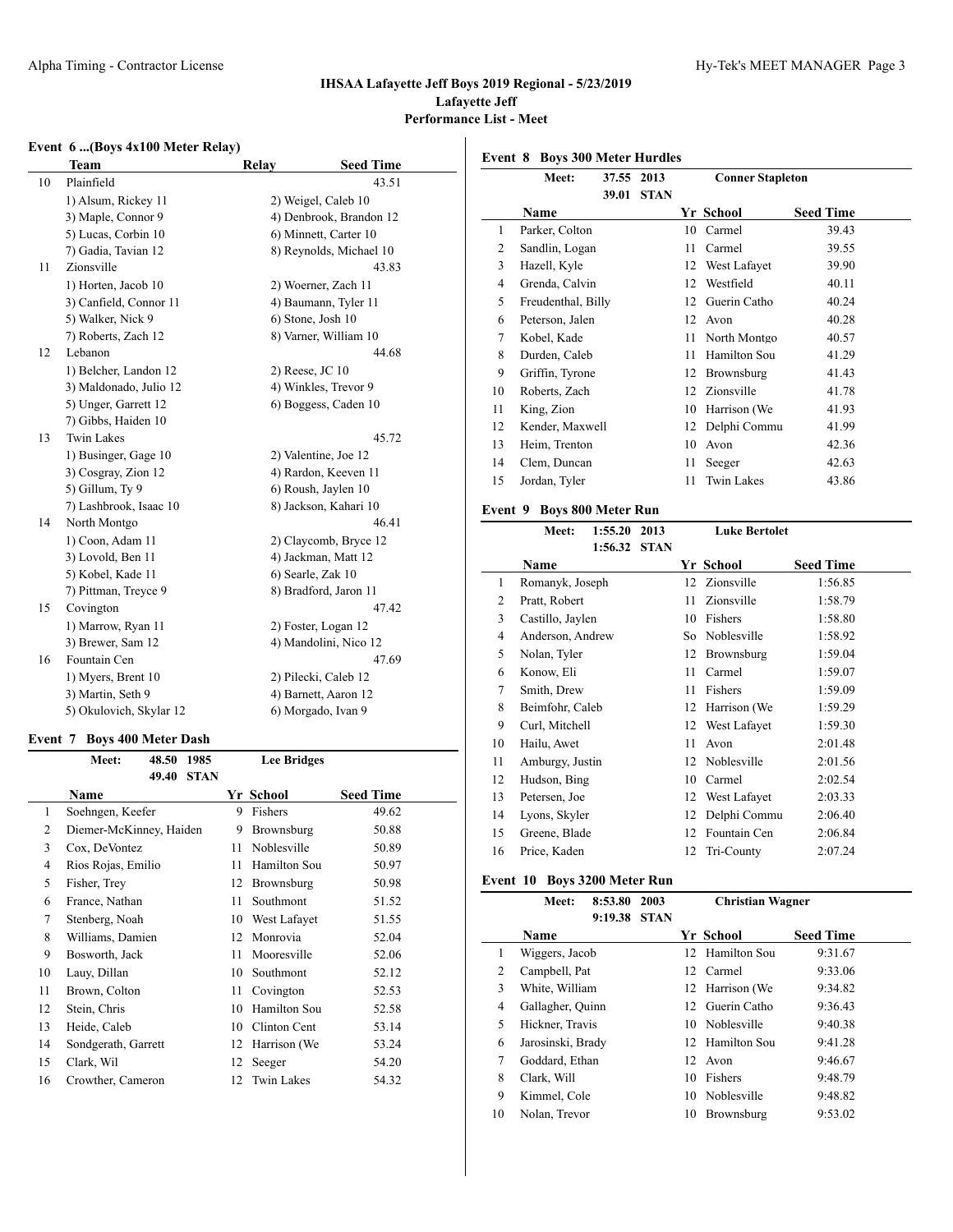#### **Event 10 ...(Boys 3200 Meter Run)**

|    | <b>Name</b>             |    | Yr School       | <b>Seed Time</b> |
|----|-------------------------|----|-----------------|------------------|
| 11 | Garcia, Jesus           |    | 10 Zionsville   | 9:54.53          |
| 12 | Ramirez Soriano, Leonel |    | 10 Harrison (We | 9:57.70          |
|    | Delworth, Carter        |    | 12 West Lafayet | 10:10.64         |
| 14 | Pietrzak, Logan         |    | 12 Fountain Cen | 10:12.94         |
|    | Smith, Alec             | 11 | Carroll (Flo    | 10:46.84         |
|    | Pietrzak, Carson        |    | 10 Fountain Cen | 10:48.77         |

#### **Event 11 Boys 4x400 Meter Relay**

|                                         |  | Meet: 3:20.52 2013 |  | <b>Center Grove</b> |  |  |  |
|-----------------------------------------|--|--------------------|--|---------------------|--|--|--|
| C Stapleton, M Swann, E Tandy, J Veteto |  |                    |  |                     |  |  |  |
|                                         |  | 3:20.44 STAN       |  |                     |  |  |  |

|   | <b>Team</b>                  | Relay | <b>Seed Time</b>              |
|---|------------------------------|-------|-------------------------------|
| 1 | Noblesville                  |       | 3:22.46                       |
|   | 1) Rogers-Walton, Shomari 11 |       | 2) Kinslow, Shawn 11          |
|   | 3) Cox, DeVontez 11          |       | 4) Conard, Mitchell 12        |
|   | 5) Conard, Matthew 10        |       | 6) Alsup, Chase 9             |
|   | 7) Anderson, Andrew So       |       | 8) Herman, Andrew 11          |
| 2 | Fishers                      |       | 3:23.15                       |
|   | 1) Lewis, H.L. 12            |       | 2) Meyer, Ethan 12            |
|   | 3) Castillo, Jaylen 10       |       | 4) Soehngen, Keefer 9         |
|   | 5) Alshalabi, Bilal 12       |       | 6) Roux, Marcus 11            |
|   | 7) Smith, Drew 11            |       | 8) Carrithers, Cole 12        |
| 3 | Carmel                       |       | 3:23.58                       |
|   | 1) Schafer, Owen 10          |       | 2) Parker, Colton 10          |
|   | 3) Sandlin, Logan 11         |       | 4) Konow, Eli 11              |
|   | 5) Pearson, Jakob 12         |       | 6) Zhang, Ethan 11            |
|   | 7) Gastineau, Thomas 12      |       | 8) Thornton, Drew 12          |
| 4 | Avon                         |       | 3:24.16                       |
|   | 1) Wittkamper, Riley 10      |       | 2) Stemler, Mason 12          |
|   | 3) Tandoc, Zacharey 10       |       | 4) Peterson, Jalen 12         |
|   | 5) Bullock, Matty 10         |       | 6) Johnson, Isaac 10          |
|   | 7) Hardy, Darryl 11          |       | 8) Mhlanga, Edson 11          |
| 5 | Zionsville                   |       | 3:24.41                       |
|   | 1) Romanyk, Joseph 12        |       | 2) Varner, William 10         |
|   | 3) Arnold, Trent 12          |       | 4) Pratt, Robert 11           |
|   | 5) Dell, Decatur 9           |       | 6) Miller, Sam 10             |
|   | 7) Roberts, Zach 12          |       | 8) Greeson, Cameron 11        |
| 6 | West Lafayet                 |       | 3:26.29                       |
|   | 1) Curl, Mitchell 12         |       | 2) Hazell, Kyle 12            |
|   | 3) Stenberg, Noah 10         |       | 4) Petersen, Joe 12           |
|   | 5) Rider, Brice 9            |       | 6) Melchi, Cannon 9           |
|   | 7) Hodge, Henry 11           |       | 8) Downey, Andrew 11          |
| 7 | Brownsburg                   |       | 3:26.63                       |
|   | 1) Lacey, Luke 10            |       | 2) Diemer-McKinney, Haiden 9  |
|   | 3) Nolan, Tyler 12           |       | 4) Fisher, Trey 12            |
|   | 5) Kirtz, Bryce 12           |       | 6) Sumpter-Bey, ShaiTrevon 12 |
|   | 7) Thomas, Pierce 10         |       | 8) Waltz, Gavin 11            |
| 8 | Westfield                    |       | 3:26.73                       |
|   | 1) Grenda, Calvin 12         |       | 2) Djour, Mahamat 11          |
|   | 3) Kukura, Alex 11           |       | 4) Harris, Joseph 10          |
|   | 5) Mannella, David 11        |       | 6) Beene, Jacob 10            |
|   | 7) Gutwein, Max 12           |       | 8) Homberg, Justin 11         |

| 9  | Harrison (We                  | 3:27.64                   |
|----|-------------------------------|---------------------------|
|    | 1) Alsup, DeAndre 10          | 2) King, Zion 10          |
|    | 3) Alba, Alex 10              | 4) Beimfohr, Caleb 12     |
|    | 5) Baributsa, Dieubeni 10     | 6) Coffing, Stevie 11     |
|    | 7) Ramirez Soriano, Leonel 10 | 8) Sondgerath, Garrett 12 |
| 10 | Southmont                     | 3:28.27                   |
|    | 1) Lauy, Dillan 10            | 2) Jones, Trent 9         |
|    | 3) Giles, Cameron 11          | 4) France, Nathan 11      |
|    | 5) McIntyre, Beck 10          | 6) Sowers, Ryan 12        |
|    | 7) Bowman, Austin 10          | 8) Greiner, Takeshi 11    |
| 11 | Hamilton Sou                  | 3:29.98                   |
|    | 1) Toner, Clayton 11          | 2) Rios Rojas, Emilio 11  |
|    | 3) Stein, Chris 10            | 4) Gomez, Kyle 11         |
|    | 5) Sydnor, Stephen 9          | 6) Bostock, Nick 12       |
|    | 7) Pratt, Gage 10             | 8) Robinson, Elliot 12    |
| 12 | Danville                      | 3:36.37                   |
|    | 1) Hill, Cameron 11           | 2) Jackson, Perry 11      |
|    | 3) Cruz, Josh 11              | 4) Oliver, Joseph 11      |
|    | 5) McRoberts, Caleb 9         | 6) Collins, CJ 10         |
|    | 7) Deuschle, Makenley 10      | 8) Church, Daniel 10      |
| 13 | North Montgo                  | 3:37.65                   |
|    | 1) Coon, Adam 11              | 2) Jackman, Matt 12       |
|    | 3) Fritzen, Daniel 12         | 4) Kobel, Kade 11         |
|    | 5) Lovold, Ben 11             | 6) Alenduff, Shane 12     |
|    | 7) Pittman, Treyce 9          |                           |
| 14 | Delphi Commu                  | 3:40.82                   |
|    | 1) Lyons, Skyler 12           | 2) Zimpfer, Kane 11       |
|    | 3) Kender, Maxwell 12         | 4) Sinks, Aden 11         |
|    | 5) Licona, Ilan 10            | 6) Wolfe, Caleb 10        |
|    | 7) Mendoza, Andy 11           | 8) Dulin, Collin 9        |
| 15 | Tri-County                    | 3:43.57                   |
|    | 1) Price, Kaden 12            | 2) Lehe, Luke 12          |
|    | 3) Solorzano, Vidal 12        | 4) Doty, Logan 9          |
|    | 5) Wood, Clayton 10           | 6) McAdams, Dru 11        |
|    | 7) Schneidt, Logan 10         |                           |
| 16 | <b>Benton Centr</b>           | 3:46.61                   |
|    | 1) Zamora, Henacie 11         | 2) Hoff, Joshua 11        |
|    | 3) Johnson, Justice 9         | 4) Hardebeck, Allen 12    |
|    | 5) Morgan, Knotts 12          | 6) Martin, Logan 10       |
|    | 7) Gerlach, Keane 9           |                           |

# **Event 12 Boys Long Jump**

|    | 23-06.50<br>1987<br>Meet: | <b>Jeff Smith</b>             |                         |
|----|---------------------------|-------------------------------|-------------------------|
|    | 22-04.75<br><b>STAN</b>   |                               |                         |
|    | <b>Name</b>               | <b>Seed Mark</b><br>Yr School |                         |
| 1  | Thomas, Pierce            | Brownsburg<br>10              | 23-06.25<br><b>STAN</b> |
| 2  | Rogers-Walton, Shomari    | Noblesville<br>11             | 22-07.00<br><b>STAN</b> |
| 3  | Campbell, Anthony         | 12 Fishers                    | 21-11.75                |
| 4  | Morgan, John              | Lebanon<br>11                 | 21-09.00                |
| 5  | Crooks, Andrew            | 12 Harrison (We               | 21-08.75                |
| 6  | Creech, Aaron             | Cascade<br>10                 | 21-03.25                |
| 7  | Crowe, Justin             | 12 McCutcheon                 | 21-01.25                |
| 8  | Lauy, Dillan              | Southmont<br>10               | 21-00.50                |
| 9  | Durden, Caleb             | Hamilton Sou<br>11            | 20-10.00                |
| 10 | Colquitt, John            | Brownsburg<br>9               | 20-10.00                |
| 11 | Evans, Kyler              | 11<br>Mooresville             | 20-08.50                |